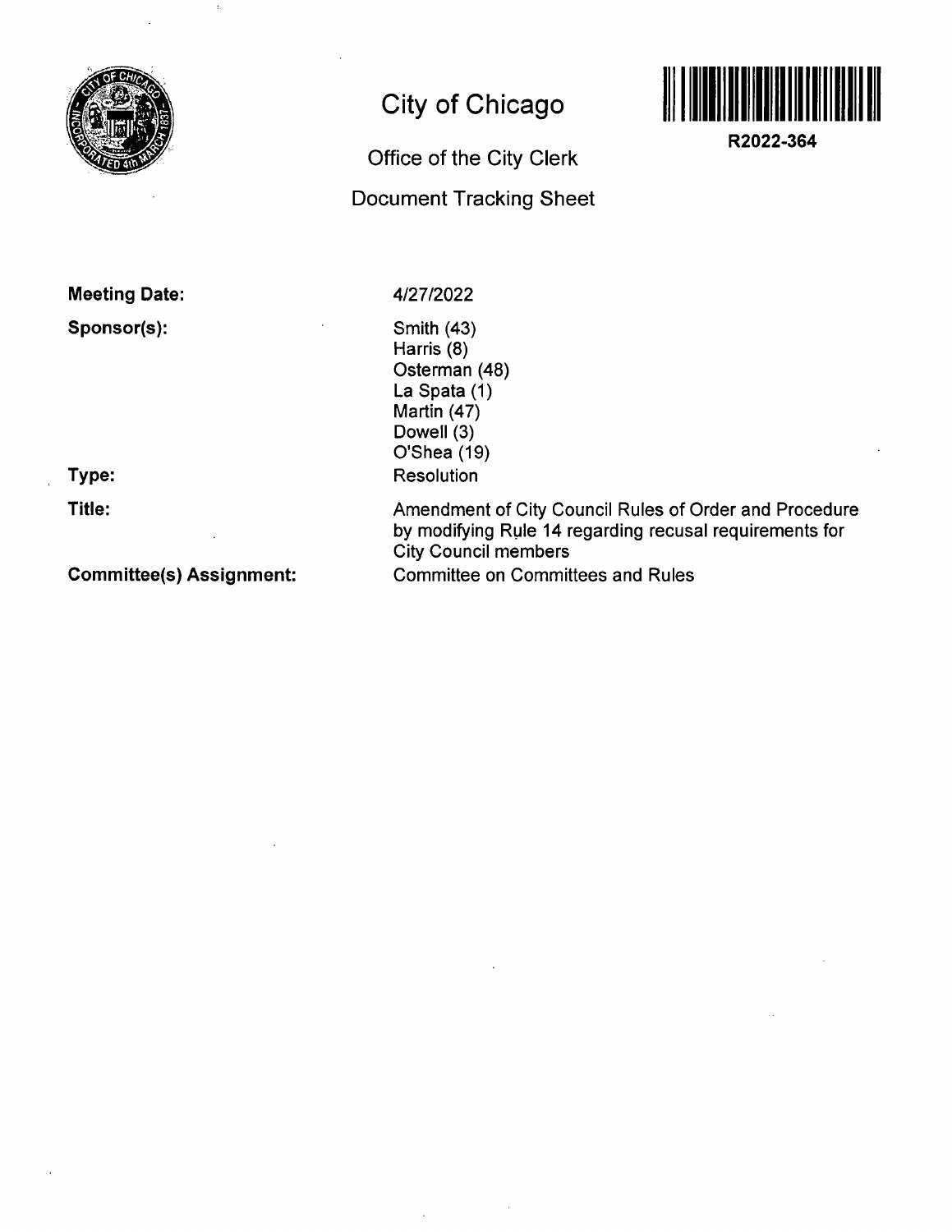Committee on Committees and Rules City Council Meeting April 27, 2022 Alderman Michele Smith, 43rd Ward

#### **RES O LUTI O N**

#### **BE IT RESOLVED BY THE CITY COUNCIL OF THE CITY OF CHICAGO,**

SECTION 1. Rule 14 of the Rules of Order and Procedure of the City Council, City of Chicago, for the 2019 - 2023 term is hereby amended by inserting the language underscored, as follows:

RULE 14. Every member who shall be present when a question is stated from the Chair shall vote thereon electronically or, at the discretion of the Chair, verbally, unless excused by the Council.

A City Council member with a conflict of interest that requires recusal, including pursuant to Section 2-156-030 or Section 2-156-080(b)(1) or (b)(2) of the Municipal Code, may not, in a meeting of either the City Council or one of its committees, preside over any hearings or participate in any debate, discussion or vote, including conversation with other members of the City Council, regarding the matter associated with the recusal. The basis for any recusal must be publicly disclosed in detail at the time of a vote. Anv member seeking to recuse themselves from anv matter other than as required bv Sections 2-156-030 or Section 2-156-080(b)(1) or  $(b)(2)$  of the Municipal Code of Chicago shall disclose the recusal on the record of the meeting and abstain from participating in any discussion concerning or voting on the matter, but may be counted present for purposes of a quorum. The Clerk shall create a record of all recusals in each meeting and send it to the Board of Ethics, which shall post it on its website as soon as practicable.

MICHELE SMITH Alderman, 43<sup>rd</sup> Ward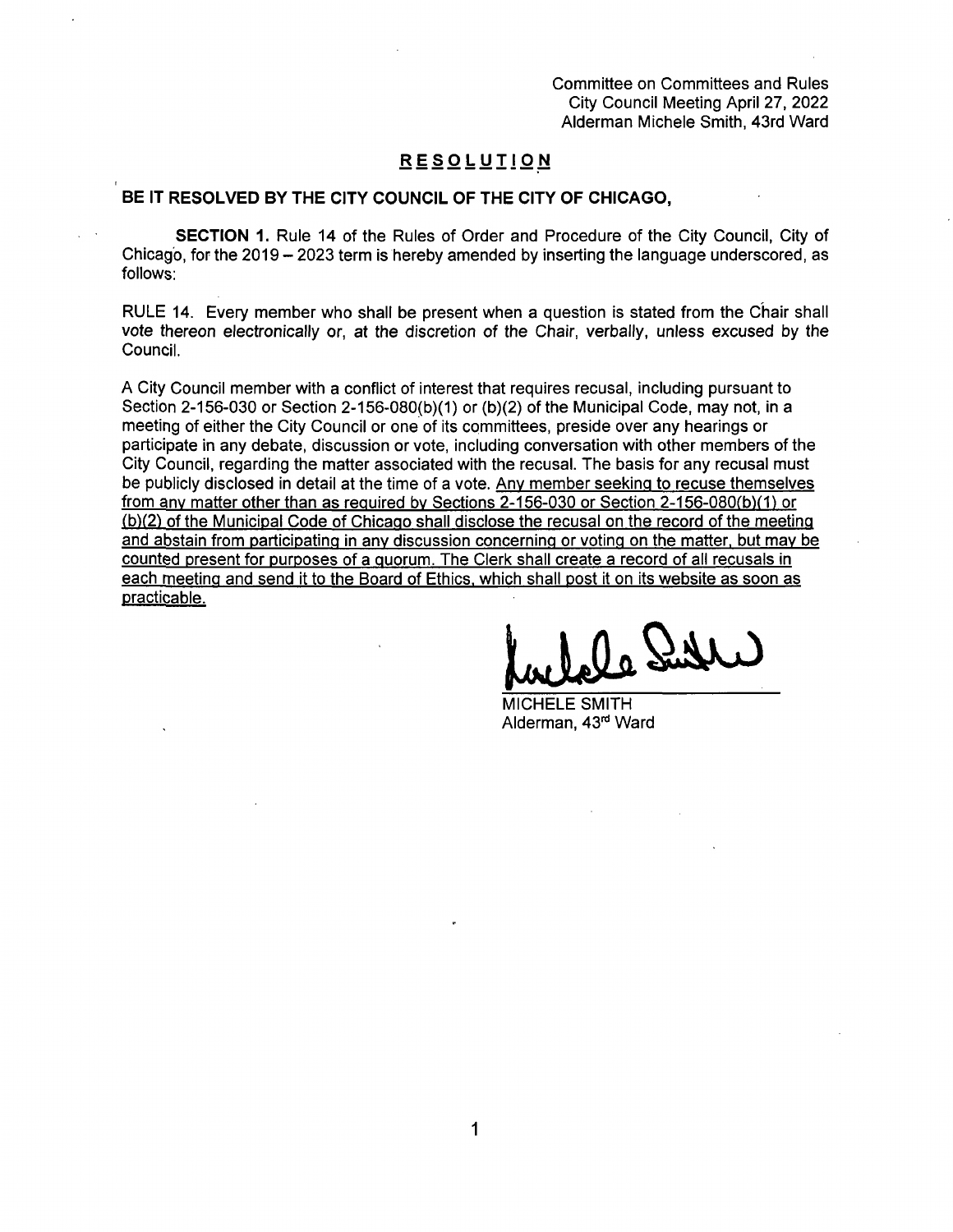

CITY OF CHICAGO

\*

#### OFFICE OF THE CITY CLERK ANNA M. VALENCIA

## **Chicago City Council Co-Sponsor Form**

| Document No.: <b>R2022-364</b>                |                                                                                                 |             |
|-----------------------------------------------|-------------------------------------------------------------------------------------------------|-------------|
| recusal requirements for City Council members | Subject:  Amendment of City Council Rules of Order and Procedure by modifying Rule 14 regarding |             |
|                                               | <b>Adding Co-Sponsor(s)</b>                                                                     |             |
|                                               | Please ADD Co-Sponsor(s) Shown Below - (Principal Sponsor's Consent Required)                   |             |
| Alderman <u>- «</u>                           |                                                                                                 | Vard)       |
|                                               | (Signature)                                                                                     |             |
| Alderman j                                    |                                                                                                 | Ward)       |
|                                               | (Signature)                                                                                     |             |
|                                               | <b>Principal Sponsor:</b>                                                                       |             |
|                                               |                                                                                                 | (Signature) |
|                                               | <b>Removing Co-Sponsor(s)</b>                                                                   |             |
|                                               | Please REMOVE Co-Sponsor(s) Below - (Principal Sponsor's Consent NOT Required)                  |             |
|                                               |                                                                                                 |             |
| Alderman                                      | (Signature)                                                                                     | Ward)       |
|                                               |                                                                                                 |             |
| Alderman                                      | (Signature)                                                                                     | Ward)       |
|                                               |                                                                                                 |             |
| Date Filed: _____________________             |                                                                                                 |             |

• City Clerk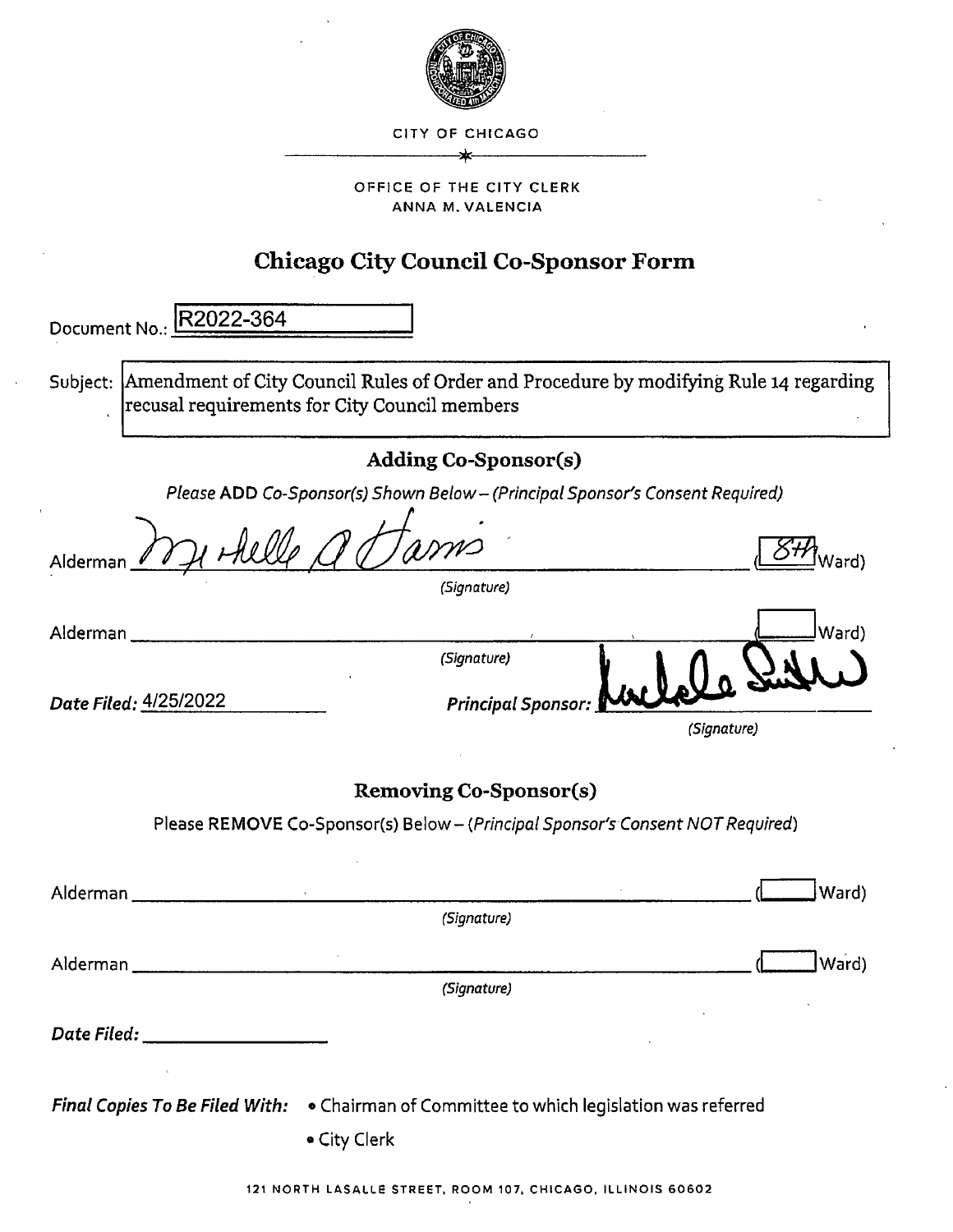

CITY OF CHICAGO  $\star$ 

OFFICE OF THE CITY CLERK. ANNA M. VALENCIA

# **Chicago City Council Co-Sponsor Form**

| Document No.: | R2022-364                                                                                                                                           |              |                               |                           |             |       |
|---------------|-----------------------------------------------------------------------------------------------------------------------------------------------------|--------------|-------------------------------|---------------------------|-------------|-------|
|               | Subject: $ $ Amendment of City Council Rules of Order and Procedure by modifying Rule 14 regarding<br>recusal requirements for City Council members |              |                               |                           |             |       |
|               |                                                                                                                                                     |              | <b>Adding Co-Sponsor(s)</b>   |                           |             |       |
|               | Please ADD Co-Sponsor(s) Shown Below - (Principal Sponsor's Consent Required)                                                                       |              |                               |                           |             |       |
|               | Alderman _____________________                                                                                                                      |              | $4 - 6$ $\mu$ $\sigma$ $-$    |                           |             |       |
|               |                                                                                                                                                     |              | (Signature)                   |                           |             |       |
| Alderman __   |                                                                                                                                                     |              |                               |                           |             | Ward) |
|               |                                                                                                                                                     |              | (Signature)                   |                           |             |       |
|               | Date Filed: <u>4/25/2022.</u>                                                                                                                       |              |                               | Principal Sponsor: Mullel |             |       |
|               |                                                                                                                                                     |              |                               |                           | (Signature) |       |
|               |                                                                                                                                                     |              | <b>Removing Co-Sponsor(s)</b> |                           |             |       |
|               | Please REMOVE Co-Sponsor(s) Below - (Principal Sponsor's Consent NOT Required)                                                                      |              |                               |                           |             |       |
| Alderman __   |                                                                                                                                                     |              |                               |                           |             | Ward) |
|               |                                                                                                                                                     |              | (Signature)                   |                           |             |       |
|               |                                                                                                                                                     |              |                               |                           |             | Ward) |
| Alderman      |                                                                                                                                                     |              | (Signature)                   |                           | ÷.          |       |
|               |                                                                                                                                                     |              |                               |                           |             |       |
|               | Date Filed: 4/25/2022                                                                                                                               |              |                               |                           |             |       |
|               | Final Copies To Be Filed With: . Chairman of Committee to which legislation was referred                                                            | • City Clerk |                               |                           |             |       |

 $\bar{z}$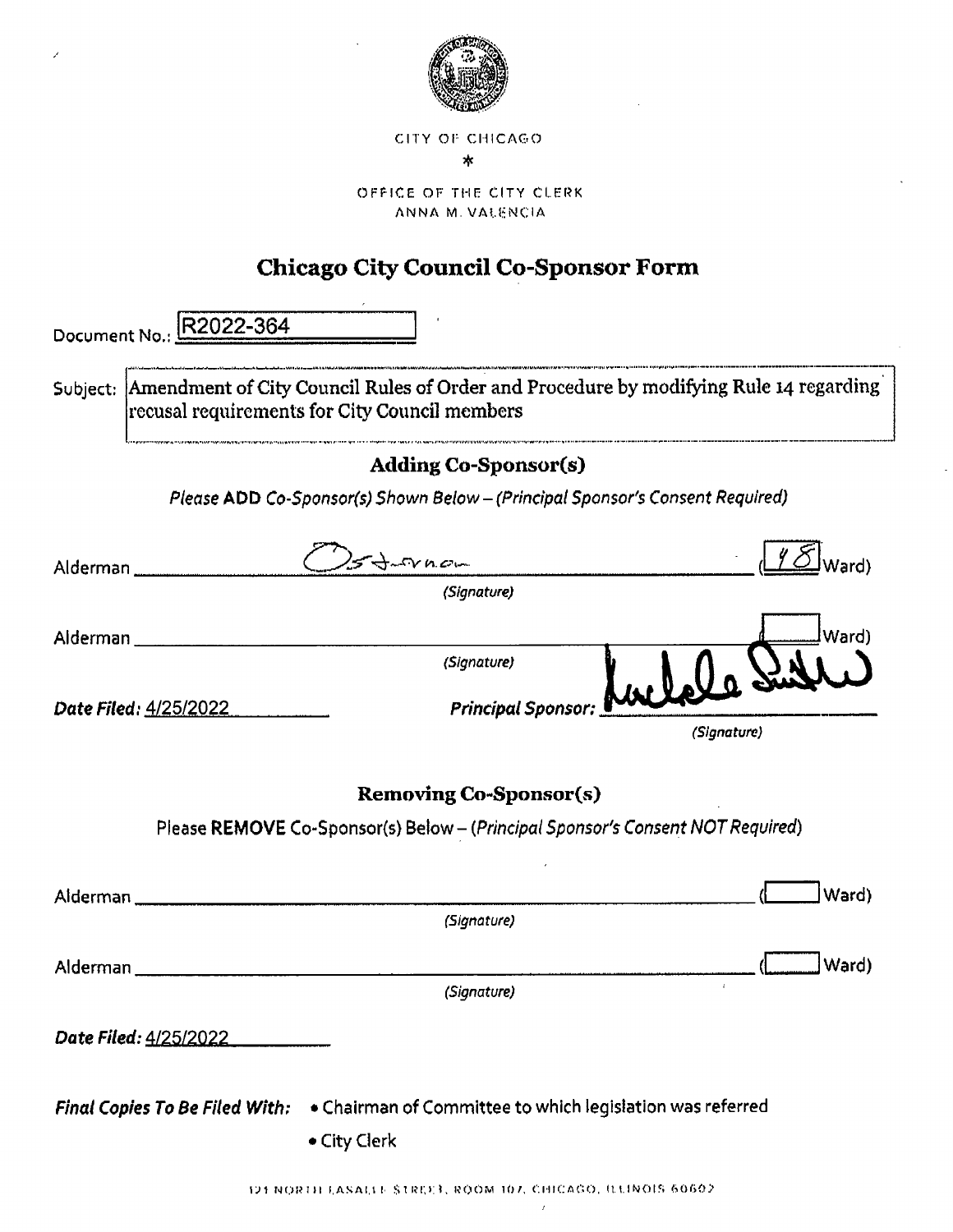| CITY OF CHICAGO                                                                                                                                    |
|----------------------------------------------------------------------------------------------------------------------------------------------------|
| OFFICE OF THE CITY CLERK.                                                                                                                          |
| ANNA M. VALENCIA                                                                                                                                   |
| <b>Chicago City Council Co-Sponsor Form</b>                                                                                                        |
|                                                                                                                                                    |
| Document No.: R2022-364                                                                                                                            |
| Amendment of City Council Rules of Order and Procedure by modifying Rule 14 regarding<br>Subject:<br>recusal requirements for City Council members |
| <b>Adding Co-Sponsor(s)</b>                                                                                                                        |
| Please ADD Co-Sponsor(s) Shown Below - (Principal Sponsor's Consent Required)                                                                      |
| Daniel La Spata<br>Ward)<br>Alderman                                                                                                               |
| (Sigr<br>Alderman<br>Ward)                                                                                                                         |
| (Signature)                                                                                                                                        |
| Date Filed: _<br><b>Principal Sponsor:</b><br>(Signature)                                                                                          |
|                                                                                                                                                    |
| <b>Removing Co-Sponsor(s)</b>                                                                                                                      |
| Please REMOVE Co-Sponsor(s) Below - (Principal Sponsor's Consent NOT Required)                                                                     |
| Alderman<br>Ward)                                                                                                                                  |
| (Signature)                                                                                                                                        |
| $\mathcal{A}$ .<br>Ward)                                                                                                                           |
| (Signature)                                                                                                                                        |
| Date Filed: ____________________                                                                                                                   |
| Final Copies To Be Filed With: . Chairman of Committee to which legislation was referred                                                           |
| • City Clerk                                                                                                                                       |
|                                                                                                                                                    |
| 121 NORTH LASALLE STREET, ROOM 107, CHICAGO, ILLINOIS 60602                                                                                        |

 $\epsilon$ 

 $\bar{1}$ 

 $\hat{\mathcal{L}}$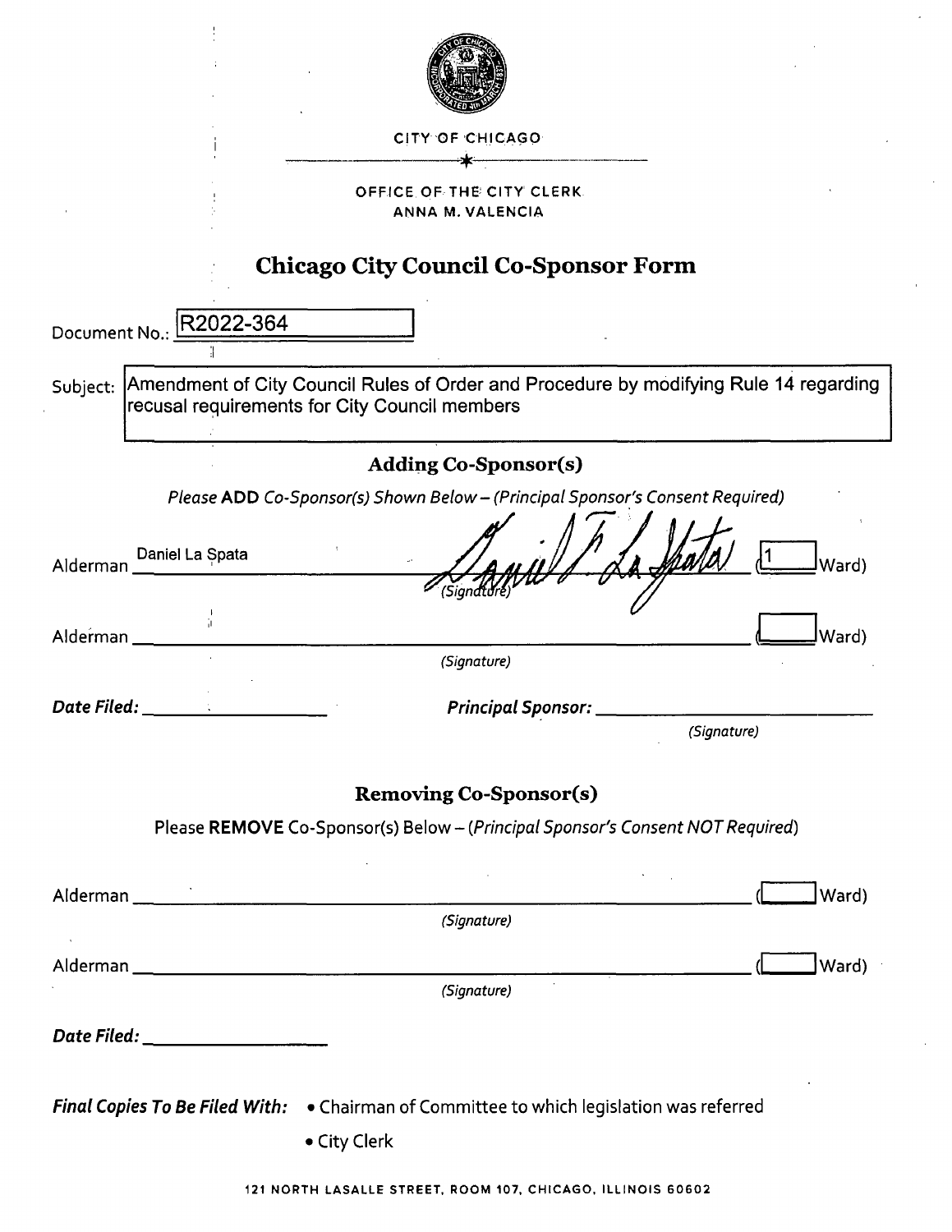

CITY OF CHICAGO

OFFICE OF THE CITY CLERK ANNA M VALENCIA

### **Chicago City Council Co-Sponsor Form**

 $JdR2072-364$ Document No.: Subject:  $\vec{\alpha}$ **Adding Co-Sponsor(s)** Please ADD Co-Sponsor(s) Shown Below - (Principal Sponsor's Consent Required) Alderman Ward) (Signature) (Ward Alderman (Signature) Date Filed: **Principal Sponsor:** (Signature) **Removing Co-Sponsor(s)** Please REMOVE Co-Sponsor(s) Below - (Principal Sponsor's Consent NOT Required)  $J$ Ward) Alderman  $(Signature)$ 

121 NORTH LASALLE STREET ROOM 107 CHICAGO ILLINOIS 60602

Final Copies To Be Filed With: . Chairman of Committee to which legislation was referred

· City Clerk

(Signature)

Ward)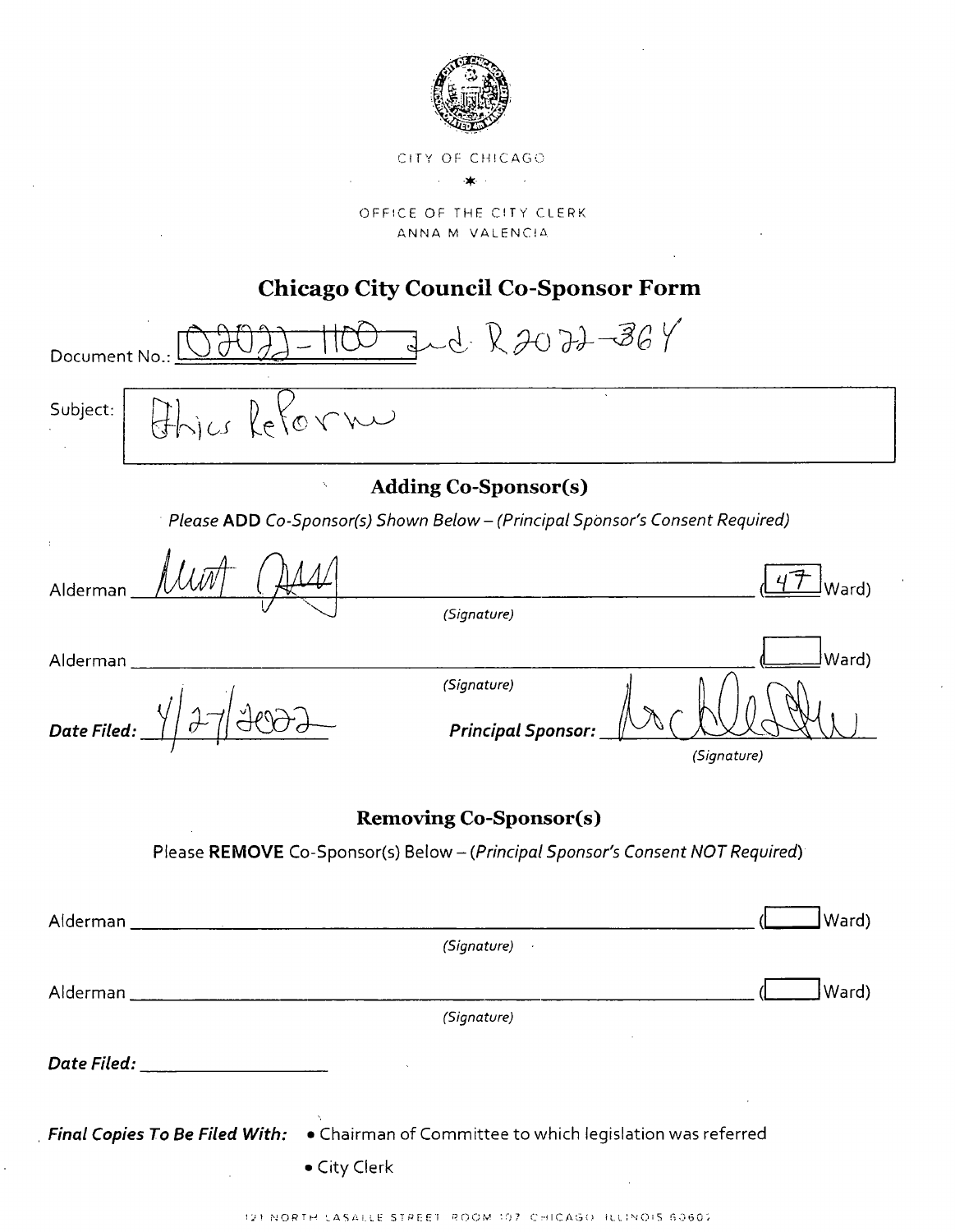

# CiTY OF CHiCAG O \* •

OFFICE OF THE CITY CLERK ANNA M. VALENCIA

### **Chicago City Council Co-Sponsor Form**

and R 2022-364  $\overline{C}$ Document No.: Subject:  $O<sub>Y</sub>$ Adding Co-Sponsor(s)  $\sigma$  . Please ADD Co-Sponsor(s) Shown Below - (Principal Sponsor's Consent Required)  $\underline{\mathbf{C}}$ Ward) Alderman (Signature) Ward) Alderman (Signature) Date Filed **Principal Sponsor:**  (Signature)

### Removing Co-Sponsor(s)

Please REMOVE Co-Sponsor(s) Below - (Principal Sponsor's Consent NOT Required)

| Alderman |                                                                                                          | Ward) |
|----------|----------------------------------------------------------------------------------------------------------|-------|
| $\sim$   | (Signature)                                                                                              |       |
| Alderman |                                                                                                          | Ward) |
|          | (Signature)                                                                                              |       |
|          |                                                                                                          |       |
|          | Final Copies To Be Filed With: . Chairman of Committee to which legislation was referred<br>• City Clerk |       |